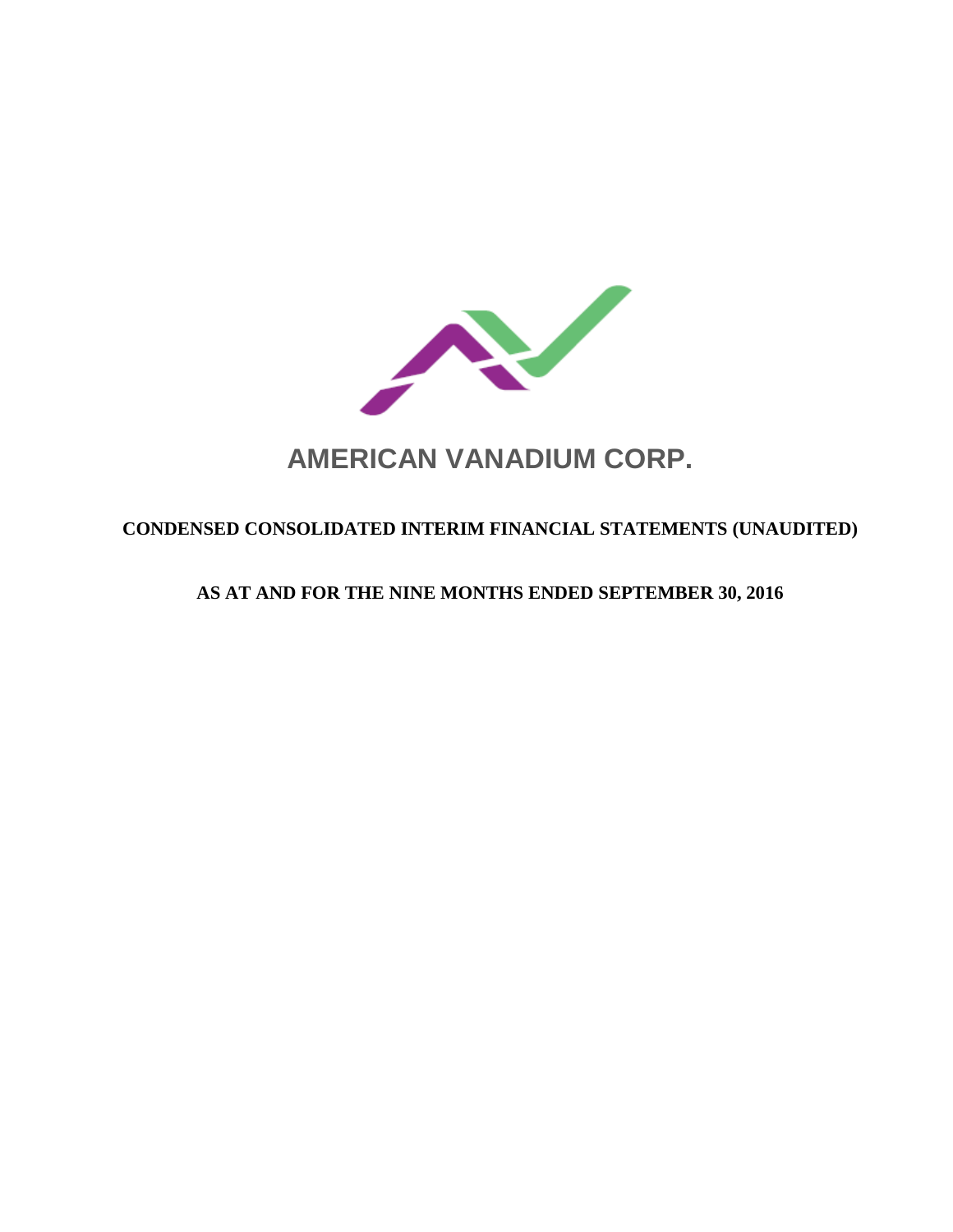# **Management's Comments on Unaudited Financial Statements**

The accompanying unaudited condensed consolidated interim financial statements of American Vanadium Corp. (the "Company") as at and for the nine months ended September 30, 2016 have been prepared by management and approved by the Board of Directors of the Company. These financial statements have not been reviewed by the Company's external auditors.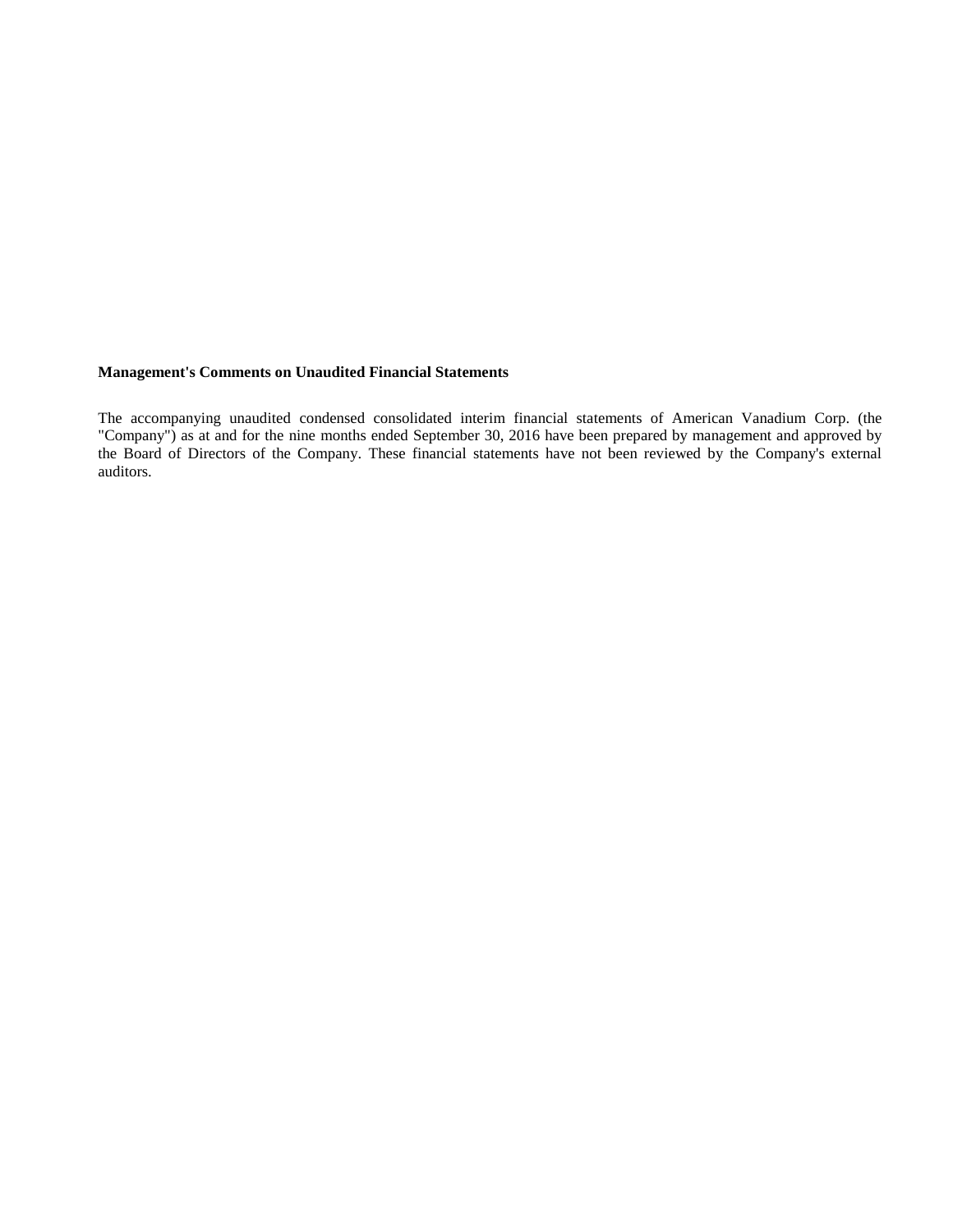#### **AMERICAN VANADIUM CORP.**  CONDENSED CONSOLIDATED INTERIM BALANCE SHEETS (UNAUDITED) IN CANADIAN DOLLARS

|                                                                                                                                                                                                                | September 30                                             | December 31                                                      |
|----------------------------------------------------------------------------------------------------------------------------------------------------------------------------------------------------------------|----------------------------------------------------------|------------------------------------------------------------------|
|                                                                                                                                                                                                                | 2016                                                     | 2015                                                             |
|                                                                                                                                                                                                                | \$                                                       | \$                                                               |
| <b>ASSETS</b>                                                                                                                                                                                                  |                                                          |                                                                  |
| <b>Current assets</b>                                                                                                                                                                                          |                                                          |                                                                  |
| Cash                                                                                                                                                                                                           | 97,729                                                   | 180,076                                                          |
| Amounts receivable                                                                                                                                                                                             | 6,417                                                    | 3,240                                                            |
| Prepaid expenses (Note 4)                                                                                                                                                                                      |                                                          | 6,417                                                            |
| Total current assets                                                                                                                                                                                           | 104,146                                                  | 189,733                                                          |
| Reclamation deposit                                                                                                                                                                                            | 40,761                                                   | 37,385                                                           |
| Mineral properties (Note 6)                                                                                                                                                                                    | 1                                                        |                                                                  |
| <b>Total assets</b>                                                                                                                                                                                            | 144,908                                                  | 227,119                                                          |
| <b>LIABILITIES AND SHAREHOLDERS' DEFICIENCY</b><br><b>Current liabilities</b><br>Accounts payable and accrued liabilities (Notes 5 and 9)<br>Asset retirement obligation (Note 6)<br>Shareholder loan (Note 7) | 5,385,181<br>91,819<br>201,595                           | 5,334,451<br>200,000                                             |
| <b>Total liabilities</b>                                                                                                                                                                                       | 5,678,595                                                | 5,534,451                                                        |
| <b>Shareholders' deficiency</b><br>Share capital (Note 8)<br>Subscription receipts (Note 8)<br><b>Equity reserves</b><br>Deficit<br>Total shareholders' deficiency                                             | 30,478,198<br>3,905,996<br>(39, 917, 881)<br>(5,533,687) | 30,398,693<br>64,427<br>3,905,391<br>(39,675,843)<br>(5,307,332) |
| Total liabilities and shareholders' deficiency                                                                                                                                                                 | 144,908                                                  | 227,119                                                          |

**Basis of presentation and continuance of operations (Note 2)**

**On behalf of the Board:**

*Signed: "William Radvak"* Director *Signed: "Brian E. Bayley"* Director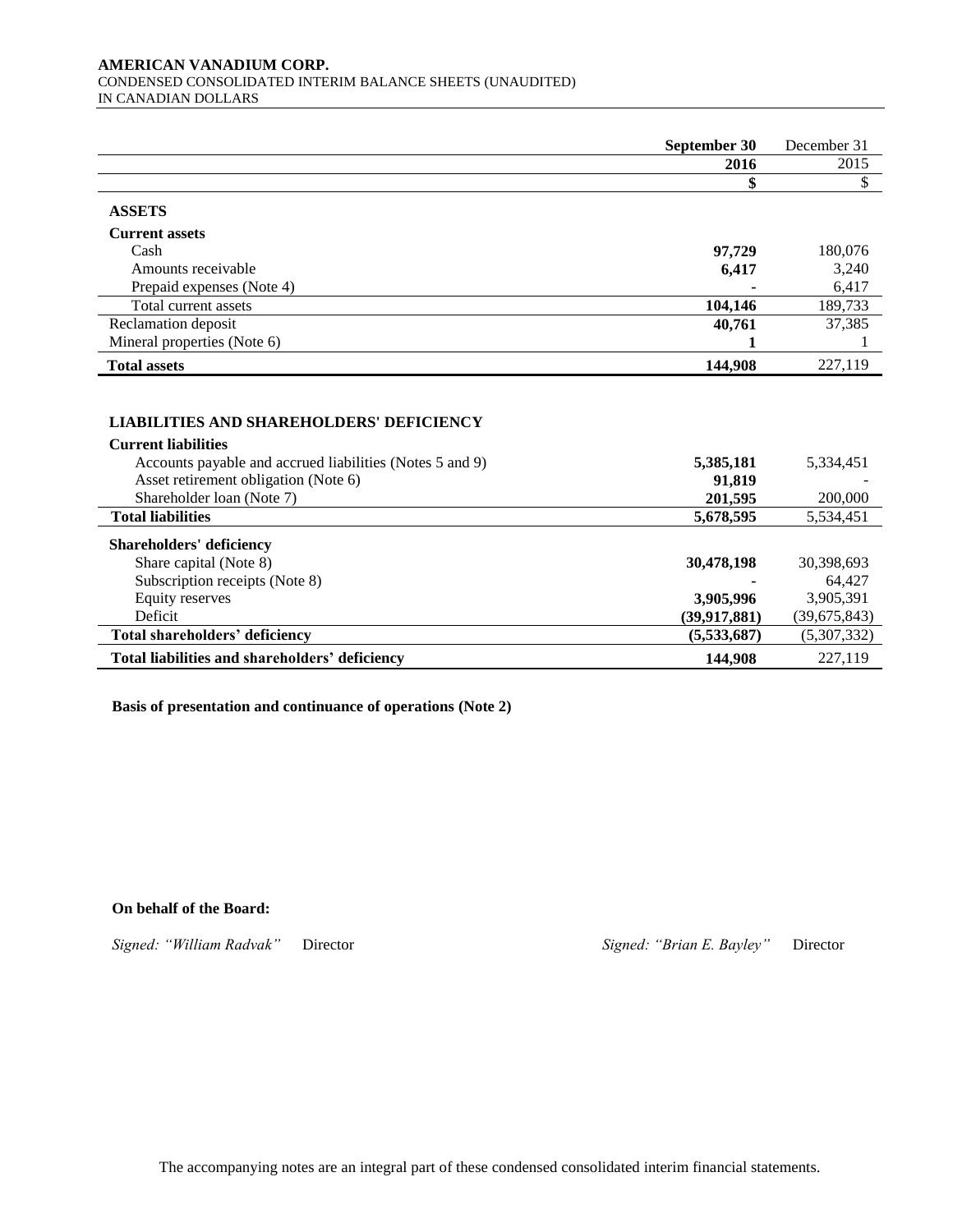#### **AMERICAN VANADIUM CORP.**  CONDENSED CONSOLIDATED INTERIM STATEMENTS OF COMPREHENSIVE INCOME (LOSS) (UNAUDITED) IN CANADIAN DOLLARS

|                                                               | <b>Three Months Ended</b><br>September 30 |             | <b>Nine Months Ended</b><br>September 30 |                           |  |
|---------------------------------------------------------------|-------------------------------------------|-------------|------------------------------------------|---------------------------|--|
|                                                               | 2016                                      | 2015        | 2016                                     | 2015                      |  |
|                                                               | \$                                        | \$          | \$                                       | \$                        |  |
| <b>Exploration and evaluation expenses (Note 6)</b>           | (19, 440)                                 | (50, 532)   | (14, 677)                                | (299, 269)                |  |
| General and administrative expenses (recoveries):             |                                           |             |                                          |                           |  |
| Salaries and benefits (Note 9)                                | 50,000                                    | 67,848      | 150,287                                  | 317,911                   |  |
| Transfer agent, listing and filing fees                       | 8,229                                     | 20,190      | 20,930                                   | 43,363                    |  |
| Office facilities and administrative services (Note 9)        | 4,899                                     | (35,214)    | 44,223                                   | 46,329                    |  |
| Consulting                                                    | 2,500                                     | 8,480       | 90,544                                   | 112,517                   |  |
| Office and sundry                                             | 1,667                                     | 5,633       | 10,790                                   | 57,180                    |  |
| Audit and legal                                               | 1,616                                     | 1,163       | 31,991                                   | 12,157                    |  |
| Travel                                                        | 806                                       | 6,200       | 6,114                                    | 15,262                    |  |
| Interest on shareholder loan (Note 7)                         | 505                                       |             | 1,595                                    |                           |  |
| Investor relations and shareholder information                | 285                                       | 296         | 9,112                                    | 14,028                    |  |
| CellCube shipping and storage (Note 5)                        | (718)                                     |             | 41,046                                   |                           |  |
| Stock-based compensation (Note 8)                             |                                           | 8,003       | 605                                      | (31, 408)                 |  |
| Amortization                                                  |                                           | 14,663      |                                          | 24,362                    |  |
| Total general and administrative expenses                     | (69,789)                                  | (97, 262)   | (407, 237)                               | (611,701)                 |  |
| Foreign exchange (loss) gain                                  | (94, 725)                                 | (36, 143)   | 145,301                                  | (91, 813)                 |  |
| Interest income                                               | 23                                        | 5           | 194                                      | 108                       |  |
| Gain on write-off of accounts payable and accrued liabilities |                                           |             | 34,381                                   |                           |  |
| Impairment of CellCube units (Note 5)                         | $\blacksquare$                            | (2,468,709) |                                          | (2,468,709)               |  |
| Gain on sale of equipment                                     |                                           |             |                                          | 19,313                    |  |
| Net comprehensive loss                                        | (183,931) (2,652,641)                     |             |                                          | $(242,038)$ $(3,452,071)$ |  |
| <b>Basic and diluted loss share (Note 12)</b>                 | (0.00)                                    | (0.04)      | (0.00)                                   | (0.05)                    |  |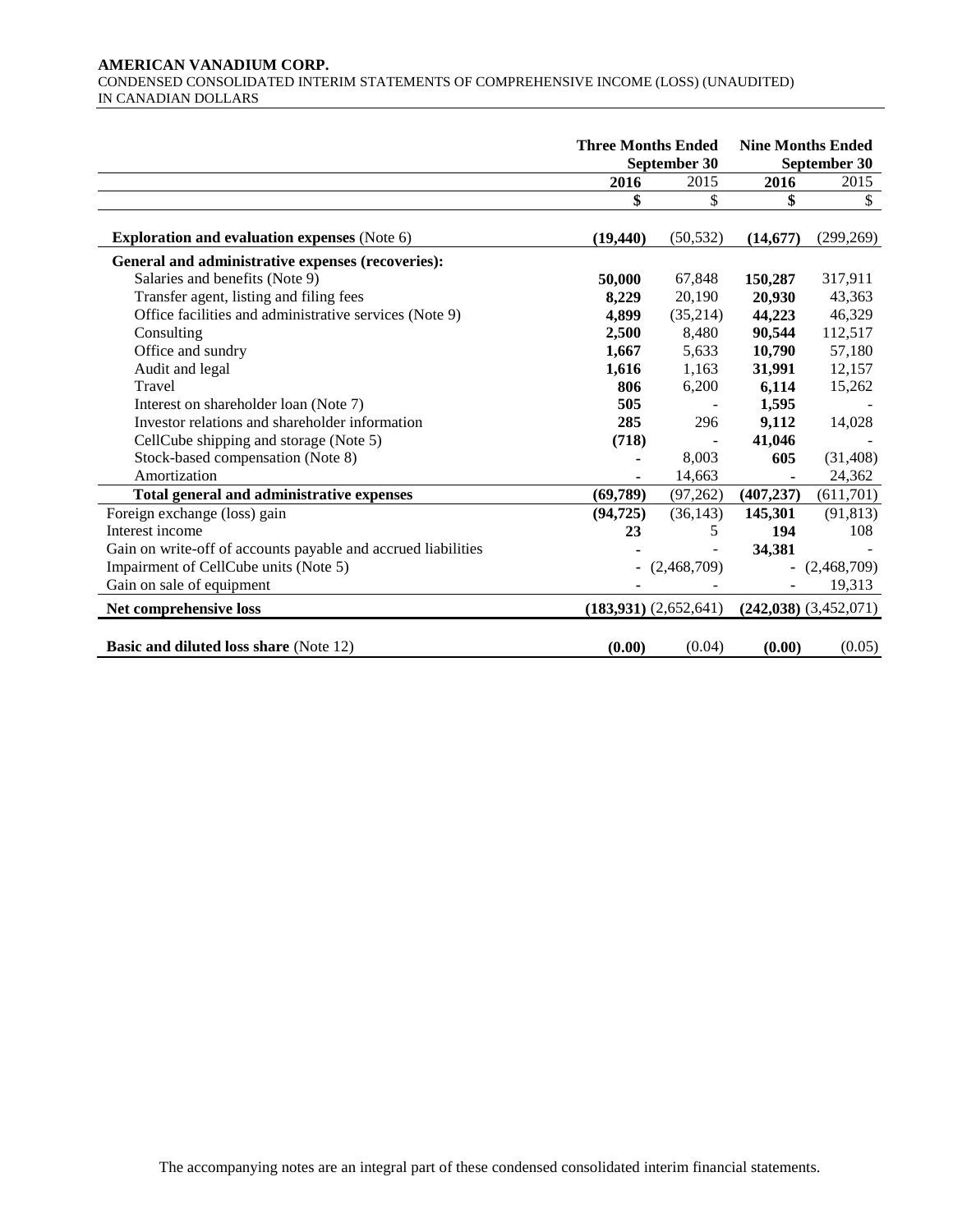# **AMERICAN VANADIUM CORP.**

CONDENSED CONSOLIDATED INTERIM STATEMENTS OF CHANGES IN SHAREHOLDERS' (DEFICIENCY) EQUITY (UNAUDITED)

|                                                  | <b>Share</b> | Subscription    | <b>Equity</b>   |                |              |
|--------------------------------------------------|--------------|-----------------|-----------------|----------------|--------------|
|                                                  | Capital      | <b>Receipts</b> | <b>Reserves</b> | <b>Deficit</b> | <b>Total</b> |
|                                                  |              |                 |                 | \$             | \$           |
| Balance, December 31, 2014                       | 30,100,545   |                 | 3,939,532       | (35,803,390)   | (1,763,313)  |
| Private placements, net of share issuance costs  | 202,100      |                 | 245             |                | 202,345      |
| Shares issued for settlement of accounts payable | 93,648       |                 |                 |                | 93,648       |
| Shares issued on termination of consulting       |              |                 |                 |                |              |
| contract                                         | 2,400        |                 |                 |                | 2,400        |
| Stock-based compensation                         |              |                 | (31, 408)       |                | (31, 408)    |
| Net comprehensive loss for the period            |              |                 |                 | (3,452,071)    | (3,452,071)  |
| Balance, September 30, 2015                      | 30,398,693   |                 | 3,908,369       | (39, 255, 461) | (4,948,399)  |
| Private placements, net of share issuance costs  |              |                 |                 |                |              |
| Funds received for shares issued subsequent to   |              |                 |                 |                |              |
| year end                                         |              | 64,427          |                 |                | 64,427       |
| Stock-based compensation                         |              |                 | (2,978)         |                | (2,978)      |
| Net comprehensive loss for the period            |              |                 |                 | (420, 382)     | (420, 382)   |
| Balance, December 31, 2015                       | 30,398,693   | 64,427          | 3,905,391       | (39,675,843)   | (5,307,332)  |
| Private placements, net of share issuance costs  | 63,505       | (64, 427)       |                 |                | (922)        |
| Shares issued pursuant to consulting agreement   | 16,000       |                 |                 |                | 16,000       |
| Stock-based compensation                         |              |                 | 605             |                | 605          |
|                                                  |              |                 |                 |                |              |
| Net comprehensive loss for the period            |              |                 |                 | (242, 038)     | (242, 038)   |
| Balance, September 30, 2016                      | 30,478,198   |                 | 3,905,996       | (39, 917, 881) | (5,533,687)  |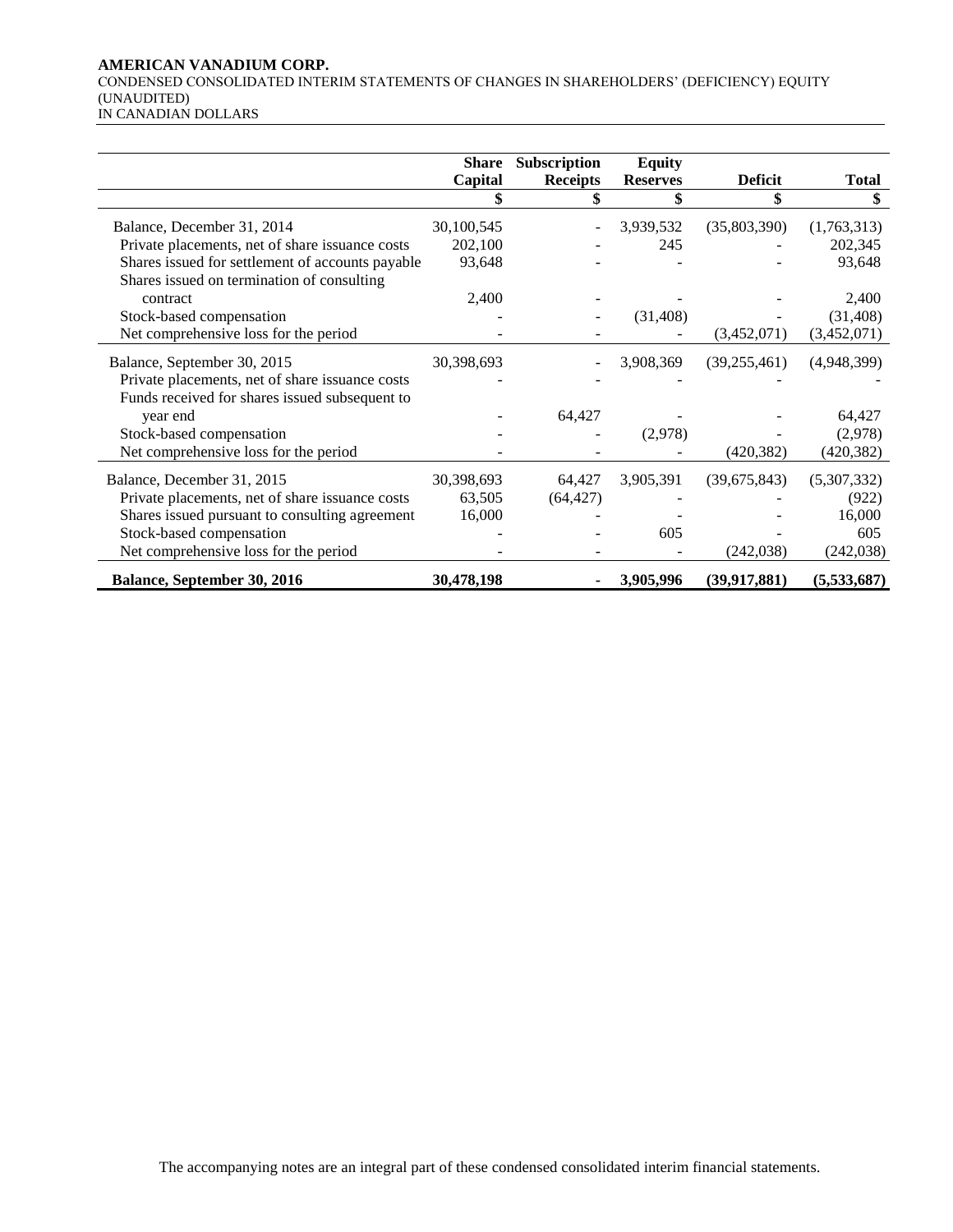#### **AMERICAN VANADIUM CORP.**  CONDENSED CONSOLIDATED INTERIM STATEMENT OF CASH FLOWS (UNAUDITED) IN CANADIAN DOLLARS

|                                                                                                                                                                                                                                                                                                                                                                           | <b>Nine Months</b><br><b>Ended</b><br>September 30 | Nine Months<br>Ended<br>September 30                             |
|---------------------------------------------------------------------------------------------------------------------------------------------------------------------------------------------------------------------------------------------------------------------------------------------------------------------------------------------------------------------------|----------------------------------------------------|------------------------------------------------------------------|
|                                                                                                                                                                                                                                                                                                                                                                           | 2016                                               | 2015                                                             |
|                                                                                                                                                                                                                                                                                                                                                                           | \$                                                 | $\mathbb{S}$                                                     |
| CASH FLOWS (USED IN) FROM OPERATING ACTIVITIES<br>Net comprehensive loss                                                                                                                                                                                                                                                                                                  | (242, 038)                                         | (3,452,071)                                                      |
| Items not involving cash:<br>Foreign exchange (gain) loss<br>Gain on write-off of accounts payable and accrued liabilities<br>Consulting expense settled by issuance of shares<br>Accrued interest on shareholder loan<br>Stock-based compensation<br>Impairment of equipment<br>Expenses settled through issuance of shares<br>Gain on sale of equipment<br>Amortization | (145,302)<br>(34, 381)<br>16,000<br>1,595<br>605   | 82,302<br>(31, 408)<br>2,468,709<br>31,644<br>(19,313)<br>24,362 |
| Changes in non-cash working capital balances:<br>Accounts payable and accrued liabilities<br>Asset retirement obligation<br>Prepaid expenses<br>Amounts receivable<br>Non-operating income:                                                                                                                                                                               | 231,474<br>91,819<br>6,417<br>(3,177)              | 306,390<br>64,885<br>30,573                                      |
| Interest income                                                                                                                                                                                                                                                                                                                                                           | (194)                                              | (108)                                                            |
| Net cash used in operating activities                                                                                                                                                                                                                                                                                                                                     | (77, 182)                                          | (494, 035)                                                       |
| CASH FLOWS (USED IN) FROM INVESTING ACTIVITIES<br>(Increase) decrease in reclamation deposit<br>Interest income<br>Proceeds from sale of equipment                                                                                                                                                                                                                        | (3,376)<br>194                                     | 142,757<br>108<br>26,460<br>169,325                              |
| Net cash (used in) from investing activities                                                                                                                                                                                                                                                                                                                              | (3,182)                                            |                                                                  |
| CASH FLOWS (USED IN) FROM FINANCING ACTIVITIES<br>Proceeds from issuance of shares, net of issuance costs<br>Subscription funds received, net of issuance costs                                                                                                                                                                                                           | (922)                                              | 202,345<br>64,184                                                |
| Net cash (used in) from financing activities                                                                                                                                                                                                                                                                                                                              | (922)                                              | 266,529                                                          |
| Change in cash for the period<br>Effect of exchange rate changes on balance of cash held in foreign currencies                                                                                                                                                                                                                                                            | (81, 286)<br>(1,061)                               | (58, 181)<br>(3, 125)                                            |
| Cash, beginning of period                                                                                                                                                                                                                                                                                                                                                 | 180,076                                            | 78,413                                                           |
| Cash, end of period                                                                                                                                                                                                                                                                                                                                                       | 97,729                                             | 17,107                                                           |

# **Supplemental Cash Flow Information**

*Non-cash financing activities*

During the nine months ended September 30, 2016, the company issued common shares valued at \$16,000 as payment for consulting services.

During the nine months ended September 30, 2015, the company issued shares valued at \$93,648 to settle accounts payable and accrued liabilities. Additionally, the company incurred \$245 in non-cash share issuance costs for the period.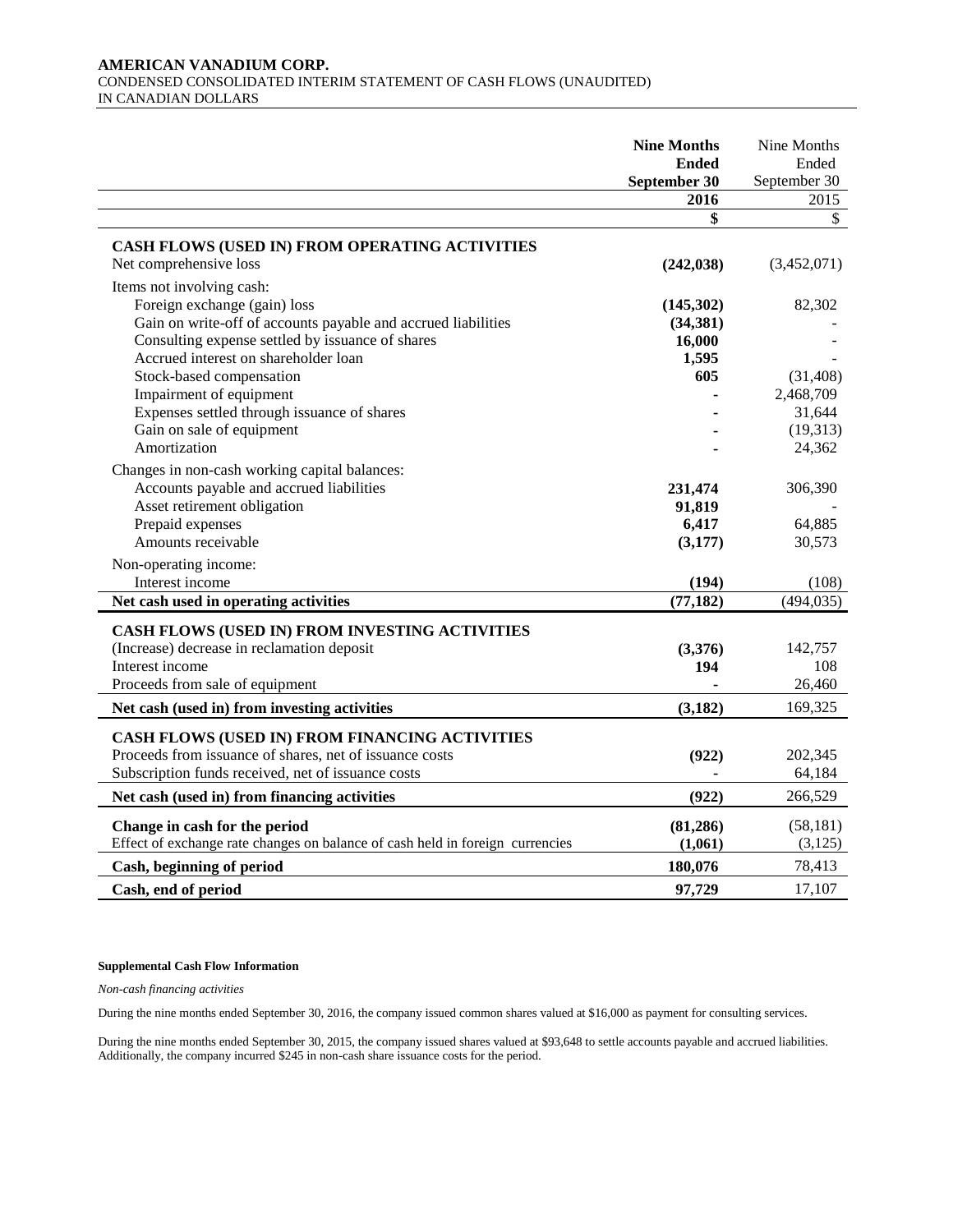# **1. NATURE OF OPERATIONS**

American Vanadium Corp. (the "Company") is the Master Sales Agent in North America for the CellCube vanadium redox flow energy system ("CellCube"), produced by Gildemeister Energy Solutions GmbH ("GES") of Germany. The CellCube is a vanadium flow battery capable of delivering long-duration energy storage. The market for commercial energy storage is in an early stage and the Company has not completed any sales to date. As a result of the lack of sales and a working capital deficiency, the Company is no longer actively marketing the CellCube and is focusing on settling its liabilities with GES and reorganizing its commercial activities.

In addition to marketing CellCube units, the Company has held claims in the Gibellini Property ("Gibellini"), a vanadium deposit located in Eureka County, Nevada, which the Company was in the process of permitting. As a result of significant financial constraints, the Company was unable to renew a significant number of leased claims for Gibellini in March 2016 and it has no intention to renew its remaining claims which expire during the remainder of 2016.

As a result of exploration, evaluation and permitting costs incurred on Gibellini, costs incurred to market the CellCube and general and administrative costs, the Company has historically incurred net losses. In recent years, the Company has not been able to raise sufficient financing to sustain its operations, which has resulted in a working capital deficiency (Note 2).

The Company is incorporated under the *Canada Business Corporations Act* and its principal place of business is Suite #1703, 595 Burrard St., Vancouver, British Columbia, Canada. The Company's shares trade on the TSX-Venture Exchange (the "Exchange") under the symbol "AVC".

# **2. BASIS OF PRESENTATION AND CONTINUANCE OF OPERATIONS**

#### **Statement of compliance**

These unaudited condensed consolidated interim financial statements, including comparative periods, have been prepared using accounting policies consistent with International Financial Reporting Standards ("IFRS") and in accordance with International Accounting Standard ("IAS") 34 "Interim Financial Reporting". These financial statements should be read in conjunction with the Company's audited consolidated financial statements for the year ended December 31, 2015.

Significant accounting policies and the applicable basis of measurement used in the preparation of these unaudited condensed consolidated interim financial statements are described in Note 3.

These consolidated financial statements were approved by the Board of Directors on November 22, 2016.

#### **Going concern**

These unaudited condensed consolidated interim financial statements have been prepared on the assumption that the Company will continue on a going concern basis. However, the Company has consistently incurred losses and negative operating cash flows since its incorporation and, as at September 30, 2016, the Company had a working capital deficit of \$5,574,449 (December 31, 2015 - \$5,344,718) and had a shareholders' deficiency of \$5,533,687 (December 31, 2015 - \$5,307,332). Without operating cash flows, the Company will be required to raise additional financing to sustain its operations.

Historically, the Company has accessed equity markets for financing, but in 2015 the Company was unable to raise the amounts required to fund its operations and, as a result, it curtailed its operating activities. In light of the Company's current financial position and challenging access to capital, there can be no assurance that the Company will be able raise additional funds, in which case the Company may be unable to meet its financial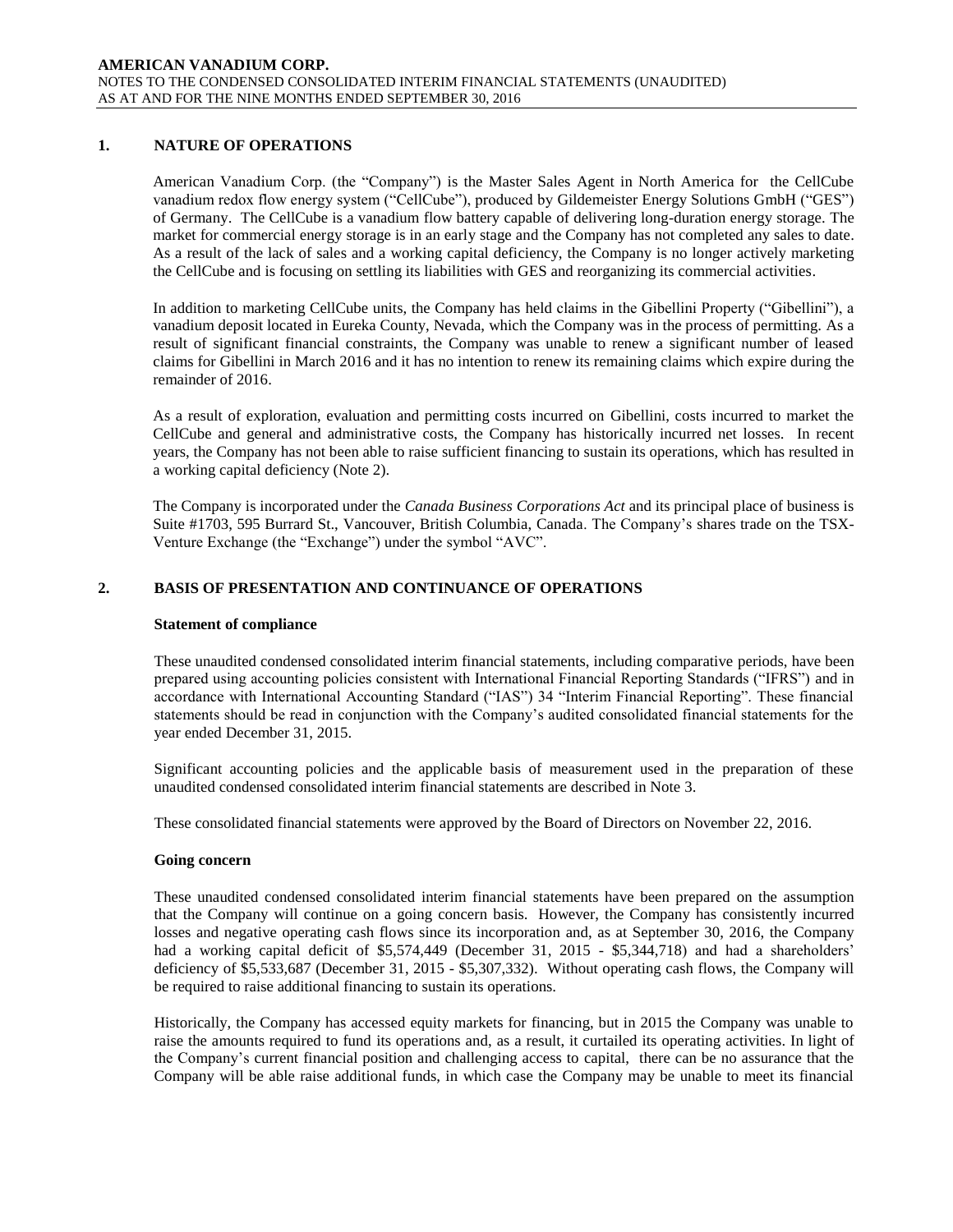obligations. These material uncertainties cast significant doubt upon the Company's ability to continue as a going concern.

The consolidated financial statements do not include adjustments to amounts and classifications of assets and liabilities that might be necessary should the Company be unable to continue operations.

# **3. SIGNIFICANT ACCOUNTING POLICIES**

Except for the mandatory adoption of new IFRS, which are described under the heading "Adoption of new IFRS", these unaudited condensed consolidated interim financial statements have been prepared according to the same accounting policies and are subject to the same areas of judgment, measurement estimates and uncertainties as those disclosed in Note 3 of the Company's audited consolidated financial statements for the year ended December 31, 2015.

#### **Basis of consolidation**

These unaudited condensed consolidated interim financial statements include the balances and results of the Company and those entities over which the Company exercises control. Control is achieved where the Company has the power, directly or indirectly, to govern the financial and operating policies of an entity so as to obtain the benefits from its operations.

These unaudited condensed consolidated interim financial statements include the assets, liabilities, income and expenses of the Company and its wholly-owned U.S. subsidiary, American Vanadium US Inc. All intercompany transactions and balances have been eliminated on consolidation. Unless otherwise indicated, all amounts are reported in Canadian dollars.

#### **Basis of measurement and presentation currency**

The balances in these unaudited condensed consolidated interim financial statements are prepared using the accrual basis of accounting and have been measured on a historical cost basis, except for financial instruments classified as financial instruments at fair value through profit or loss, which are stated at their fair value.

These financial statements are presented in Canadian dollars, which is also the functional currency of the Company and American Vanadium US Inc.

#### **Adoption of new IFRS**

The Company has applied the following new IFRS amendment starting January 1, 2016:

i. IFRS 5, Non-current Assets Held for Sale and Discontinued Operations

IFRS 5 was amended to add specific guidance for cases in which an entity reclassifies an asset from held for sale to held for distribution or vice versa and cases in which held-for-distribution accounting is discontinued.

The adoption of this standard did not result in changes to amounts or note disclosures previously reported by the Company.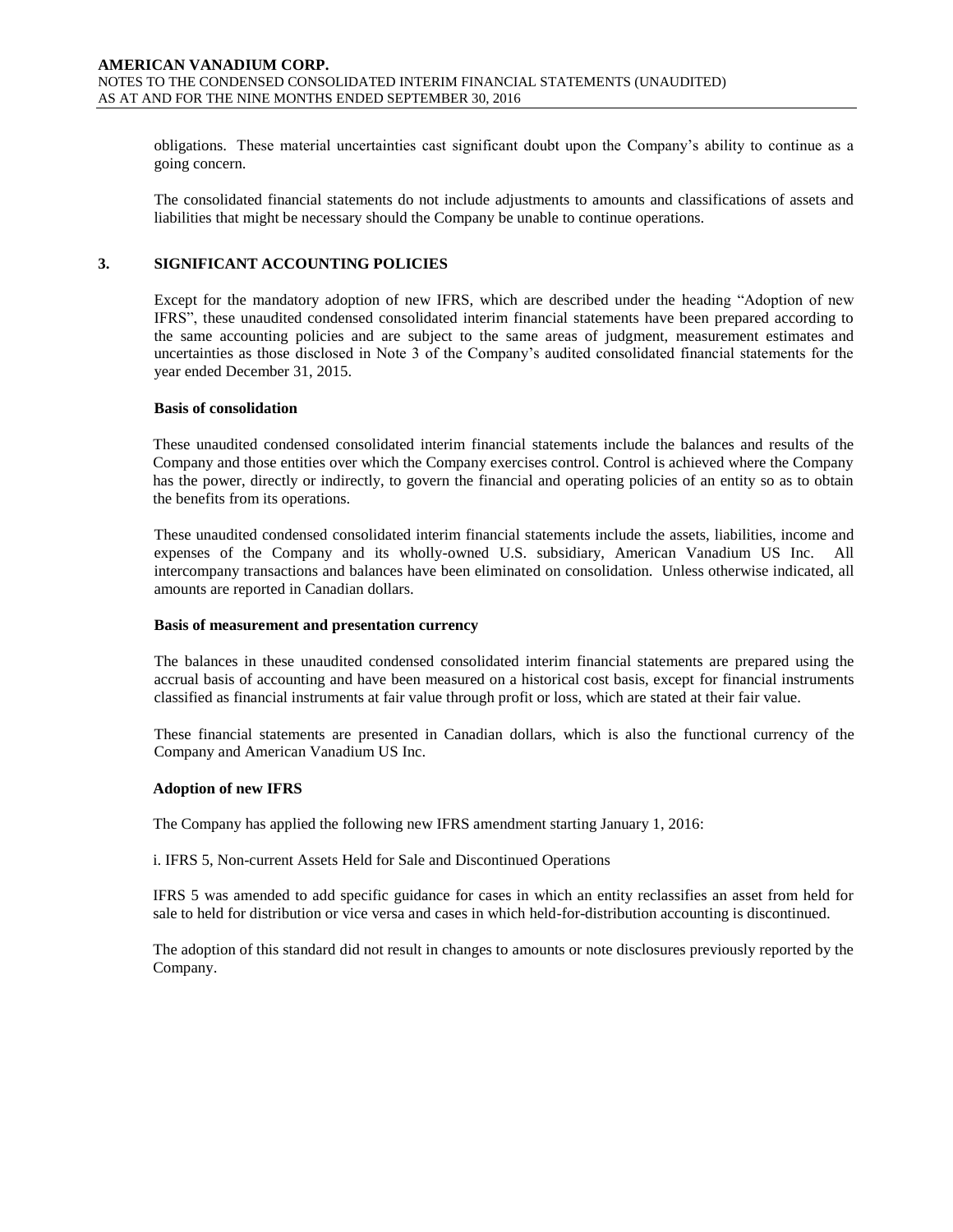#### **Future changes in accounting policies**

The following are new and revised accounting pronouncements that have been issued, but are not yet effective for the year beginning January 1, 2016:

#### i. IAS 7, Statement of Cash Flows

Amendments to IAS 7 require disclosures that enable financial statement users to evaluate changes in liabilities arising from financing activities, including both changes arising from cash flows and non-cash changes. The amendments are effective for annual periods beginning on or after January 1, 2017.

# ii. IFRS 9, Financial Instruments

The IASB intends to replace IAS 39 – "*Financial Instruments: Recognition and Measurement*" in its entirety with IFRS 9 in three main phases. IFRS 9 will be the new standard for the financial reporting of financial instruments that is principles-based and less complex than IAS 39. IFRS 9 requires that all financial assets be classified and subsequently measured at amortized cost or at fair value based on the Company's business model for managing financial assets and the contractual cash flow characteristics of the financial assets. Financial liabilities are classified and subsequently measured at amortized cost except for financial liabilities classified as at fair value through profit or loss, financial guarantees and certain other exceptions. IFRS 9 can currently be adopted voluntarily, but is mandatory for years beginning on or after January 1, 2018.

# iii. IFRS 15, Revenue from Contracts with Customers

In May 2014, the IASB issued IFRS 15 – Revenue from Contracts with Customers ("IFRS 15") which supersedes IAS 11 – Construction Contracts, IAS 18 – Revenue, IFRIC 13 – Customer Loyalty Programmes, IFRIC 15 – Agreements for the Construction of Real Estate, IFRIC 18 – Transfers of Assets from Customers, and SIC 31 – Revenue – Barter Transactions Involving Advertising Services. IFRS 15 establishes a single fivestep model framework for determining the nature, amount, timing and uncertainty of revenue and cash flows arising from a contract with a customer. The standard is effective for annual periods beginning on or after January 1, 2017, with early adoption permitted.

# iv. IFRS 16, Leases

In January 2016, the IASB issued IFRS 16 Leases which replaces the previous leases standard, IAS 17 Leases. IFRS 16 eliminates the classification of leases as either operating leases or finance leases as is required by IAS 17 and, instead, introduces a single lessee accounting model. Lessors continue to classify leases as operating leases or finance leases, and account for those two types of leases differently. IFRS 16 is effective for periods beginning on or after January 1, 2019.

Management has determined that the application of these pronouncements is not expected to have a significant impact on the Company's financial statements.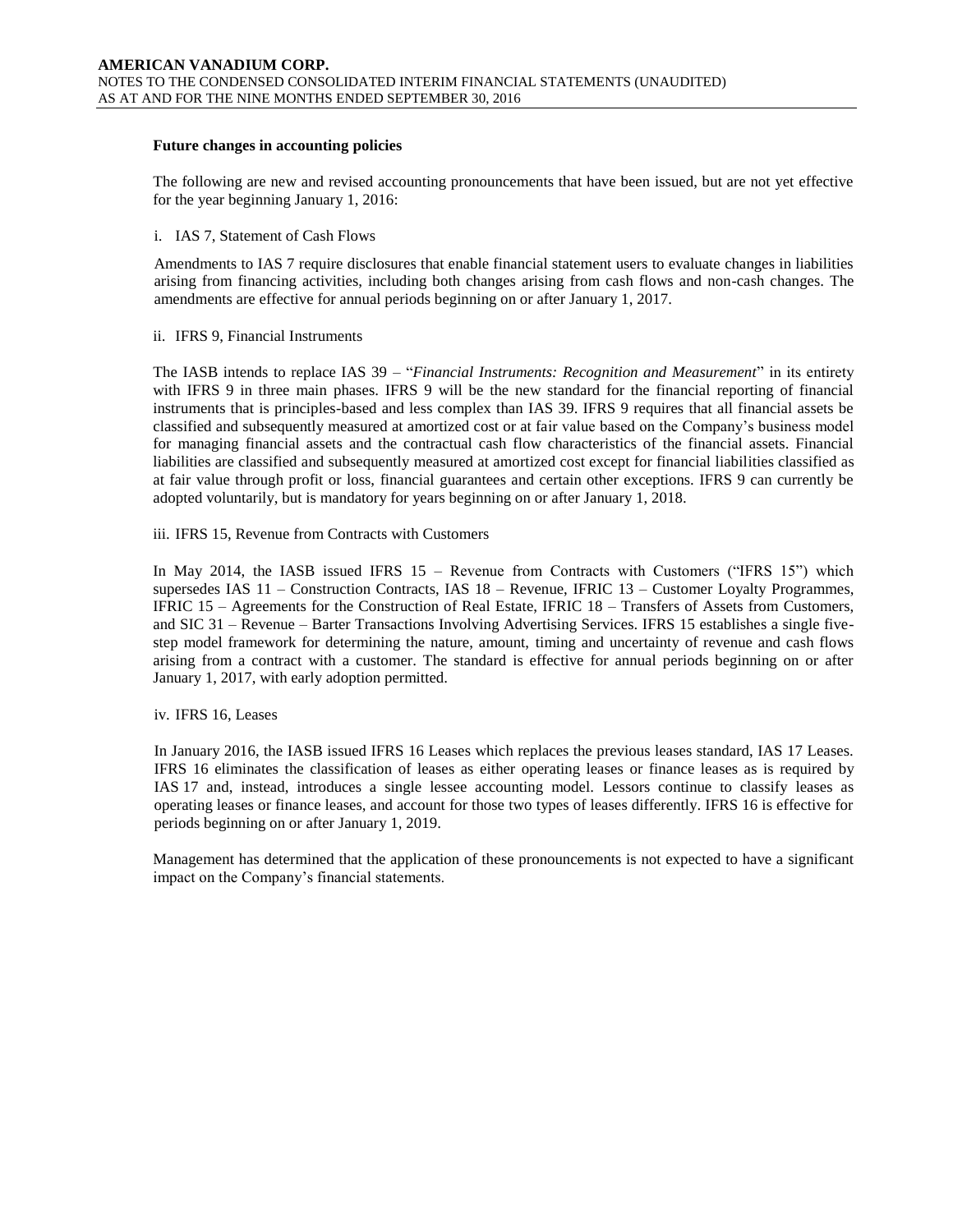# **4. PREPAID EXPENSES**

| Balance, December 31, 2014                                   | 131.459   |
|--------------------------------------------------------------|-----------|
| Net change in expense advances and rental and other deposits | (125,042) |
| Balance, December 31, 2015                                   | 6.417     |
| Net change in expense advances and rental and other deposits | (6, 417)  |
| <b>Balance, September 30, 2016</b>                           |           |

Historically, the Company's balance of prepaid expenses typically included premiums on insurance policies and deposits for rented offices. During the year ended December 31, 2015 and the nine months ended September 30, 2016, the Company has not renewed these insurance policies and has terminated its office lease. As a result, the prepaid expense balance has declined throughout these periods as expenses were incurred or deposits refunded and as at September 30, 2016 no prepaid expense balance remains.

# **5. EQUIPMENT AND DEPOSITS ON EQUIPMENT**

As at September 30, 2016, the Company has paid a total of \$538,804 (December 31, 2015 - \$538,804) and accrued an additional \$3,010,100 (December 31, 2015 - \$3,096,501) in non-refundable instalments towards CellCube units which were to be held by the Company for demonstration purposes, with the possibility of future resale as inventory, or as prepayments on future sales. As a result of insufficient capital to complete these demonstration projects and to meet final instalment payments required on the CellCube units, the Company has impaired the full carrying value of these payments or accrued deposits, recording a \$2,468,709 charge in the nine months ended September 30, 2015. All other remaining related impairments were recorded prior to 2015.

As of September 30, 2016, the Company has negotiated two agreements with GES by which it will be discharged from a significant portion of its remaining obligations in exchange for the return of certain CellCube units and the fulfilment of other conditions. As at September 30, 2016 the Company was still in the process of fulfilling these conditions, so no recoveries from discharge have been recognized.

In addition to the purchase of the CellCube units themselves, the Company has incurred \$41,046 in related CellCube shipping and storage costs for the nine months ended September 30, 2016 (September 30, 2015 - \$nil), net of a \$718 recovery for such charges. The Company is seeking to recover additional shipping and storage costs incurred, but no provision for recovery has been established as at September 30, 2016.

# **6. MINERAL PROPERTIES**

#### **Summary of properties**

a) Gibellini Property, Nevada, U.S.

In March 2006, the Company entered into a Mineral Lease Agreement to acquire certain unpatented lode mining claims. Since March 2006 the Company has paid US\$1,080,000 in accumulated lease payments and owes an additional US\$120,000 for the four final lease payments owing under the agreement and which is included in accounts payable and accrued liabilities as at September 30, 2016.

In December 2006, the Company entered into a Mineral Lease Agreement to acquire additional unpatented lode mining claims. Since December 2006, the Company has paid US\$167,000 in accumulated lease payments and owes US\$24,000 for one lease payment, which is included in accounts payable and accrued liabilities as at September 30, 2016. The lease agreement expires in December 2016 and the Company has no intention to renew it.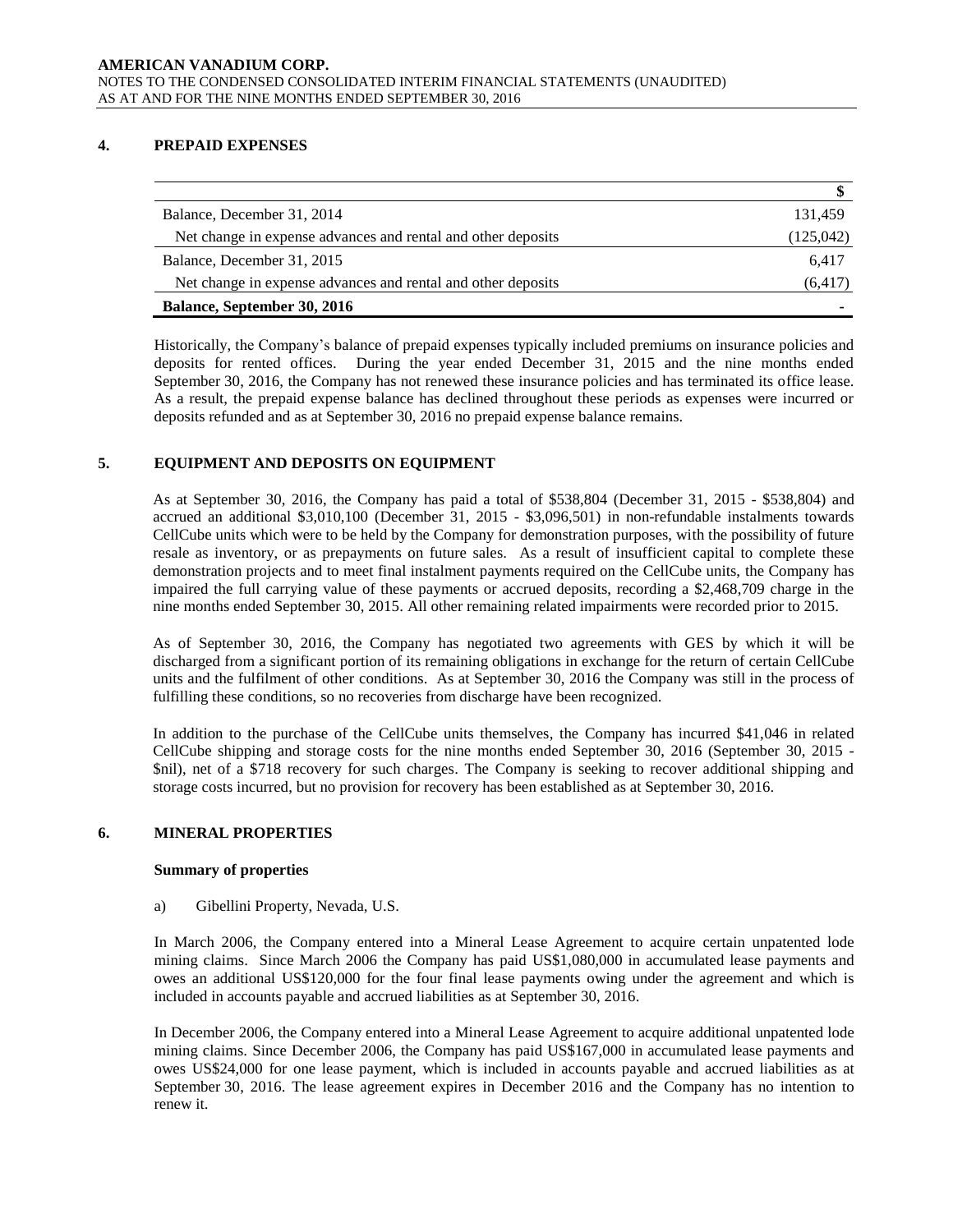In addition to leased claims, the Company had staked certain unpatented lode claims and placer claims. During the year ended December 31, 2015, the Company allowed certain of those claims considered non-core to lapse. The Company did not renew its remaining staked claims which expired on August 31, 2016.

b) Del Rio Property, Nevada, U.S.

In 2010, the Company acquired a number of claims through the staking process. During the year ended December 31, 2015, the Company allowed certain non-core claims to lapse and its remaining claims lapsed on August 31, 2016.

c) Hot Creek Property, Nevada, U.S.

In 2010, the Company acquired certain claims through the staking process. During the year ended December 31, 2015, the Company allowed all of its Hot Creek claims to lapse.

# **Acquisition costs**

As at September 30, 2016 and prior periods, the carrying values of mineral properties were comprised solely of capitalized acquisition costs for mineral and related water rights.

|                                  | <b>Gibellini</b> | Del Rio | <b>Hot Creek</b> | <b>Total</b> |
|----------------------------------|------------------|---------|------------------|--------------|
|                                  |                  |         |                  |              |
| As at December 31, 2014          | 41,635           |         |                  | 41,635       |
| <b>Additions</b>                 | 253,201          | -       |                  | 253,201      |
| Impairment of mineral properties | (294, 835)       | -       |                  | (294, 835)   |
| As at December 31, 2015 and      |                  |         |                  |              |
| September 30, 2016               |                  |         |                  |              |

# *Impairment of mineral properties*

Coupled with adverse financing conditions, which have led to reductions in exploration activities on the Company's mineral properties, market prices for vanadium have persisted at lower levels than those required for commercial production. Additionally, the Company does not have sufficient capital to fund metallurgical, permitting and other property initiatives and has allowed some claims to lapse. As a result, the Company has recorded impairments to its properties, including an impairment of \$294,835 for the year ended December 31, 2015, reducing the carrying value of its mineral properties to \$1 as at September 30, 2016 (December 31, 2015 - \$1).

# **Exploration and evaluation expenses**

During the nine months ended September 30, 2016, exploration and evaluation expenses incurred on the Company's mineral properties were as follows:

|                                   | <b>Gibellini</b> | Del Rio                  | <b>Hot Creek</b> | <b>Total</b> |
|-----------------------------------|------------------|--------------------------|------------------|--------------|
|                                   |                  |                          |                  |              |
| Reclamation                       | 91,763           |                          |                  | 91,763       |
| Environmental permitting recovery | (84, 197)        |                          |                  | (84, 198)    |
| Property maintenance              | 6,771            |                          |                  | 6,771        |
| General                           | 340              | $\overline{\phantom{0}}$ |                  | 340          |
|                                   | 14,677           |                          |                  | 14,677       |

During this period, the Company recognized a \$91,763 reclamation charge, which is further discussed under "Asset retirement obligation and reclamation expense" herein. Additionally, upon formal termination of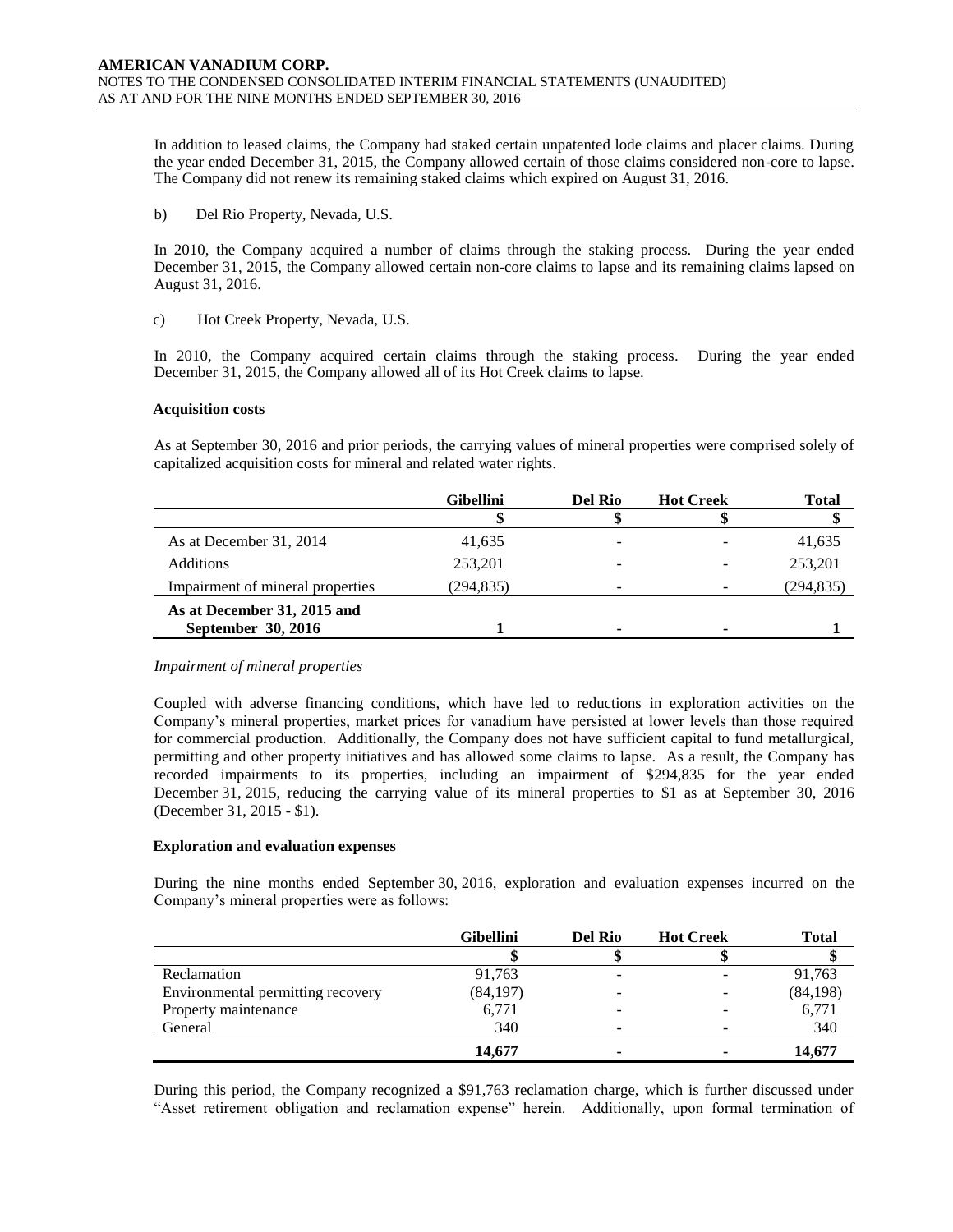permitting process on Gibellini, the Company was refunded \$84,197 by a mining regulator, which had previously been paid by the Company to offset permitting costs incurred by the regulator. These costs had previously been expensed by the Company and, consequently, a gain was recorded on the refund received.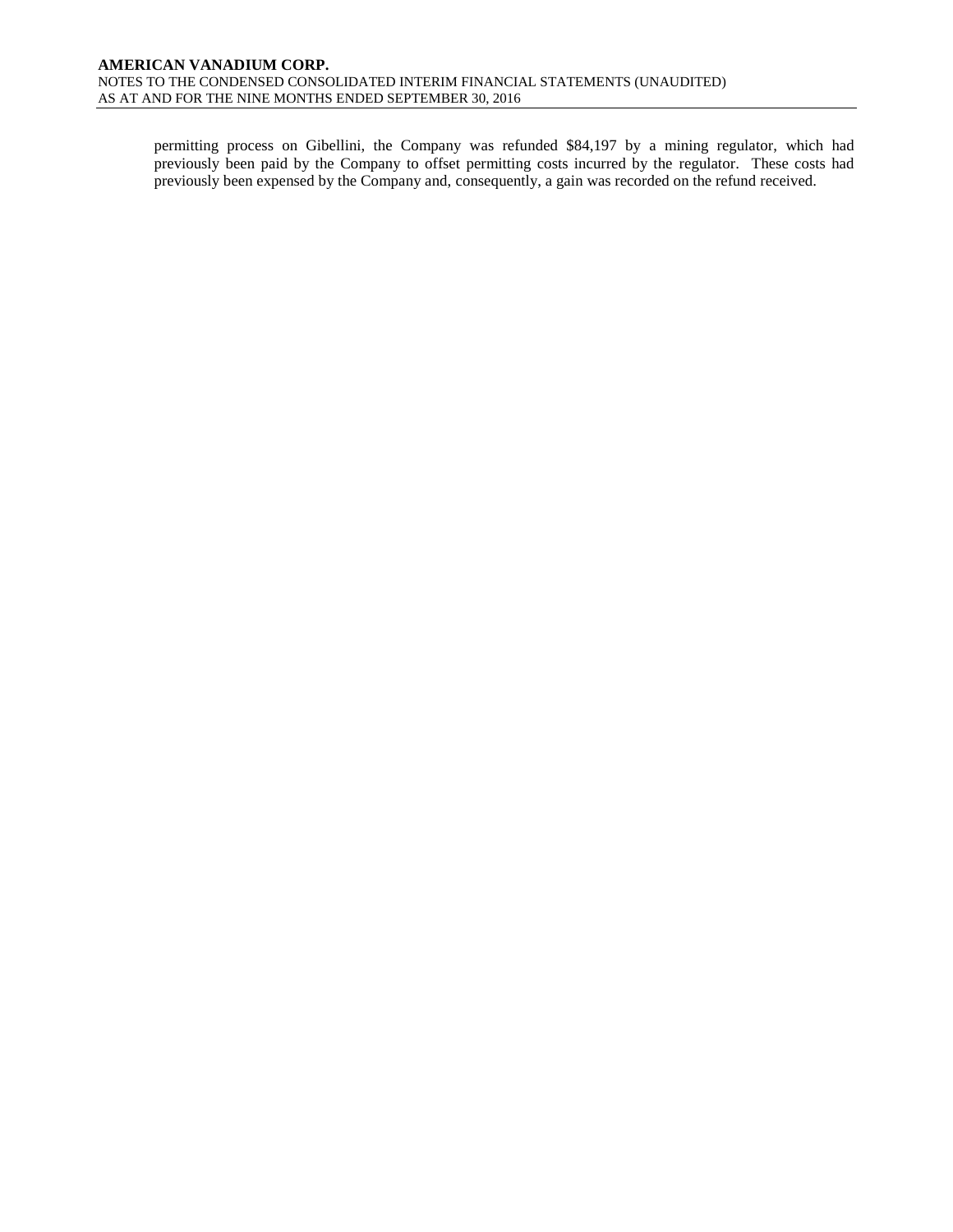During the nine months ended September 30, 2015, exploration and evaluation expenses incurred on the Company's mineral properties were as follows:

|                          | <b>Gibellini</b> | <b>Del Rio</b> | <b>Hot Creek</b> | <b>Total</b> |
|--------------------------|------------------|----------------|------------------|--------------|
|                          |                  |                |                  |              |
| Property maintenance     | 110,302          | 2,835          |                  | 113,137      |
| Metallurgy               | 54,807           |                |                  | 54,807       |
| Labour and benefits      | 42,826           |                |                  | 42,826       |
| Feasibility study        | 32,794           |                |                  | 32,794       |
| Environmental permitting | 28,690           |                |                  | 28,690       |
| General                  | 16,090           |                |                  | 16,090       |
| Satellite office         | 10,925           |                |                  | 10,925       |
|                          | 296,434          | 2,835          |                  | 299,269      |

#### **Asset retirement obligation and reclamation expense**

During the nine months ended September 30, 2016, the Company has allowed many of its mineral leases to lapse, and will allow all remaining leases to lapse in December 2016. However, the Company is responsible for reclaiming water testing holes that were drilled and other surface disturbances that occurred while the Company held the leases.

The Company estimates that this work will cost US\$70,000 and a \$91,763 reclamation expense has been recorded as a component of exploration and evaluation expenses for the nine months ended September 30, 2016. As at September 30, 2016, the related asset retirement obligation, which is affected by foreign exchange fluctuations, was \$91,819. Because it is anticipated that this work will be conducted within the next 12 months, the asset retirement obligation is based on current cost estimates and has not been adjusted for inflation or discounting of cash flows.

As at September 30, 2016, the Company has \$40,761 in reclamation deposits posted with environmental regulatory agencies that will be refunded upon approval of the required reclamation.

# **7. SHAREHOLDER LOAN**

In December 2015, the Company received \$200,000 from a shareholder of the Company under a promissory note that is payable on demand and which accrues interest at a rate of 1% per annum.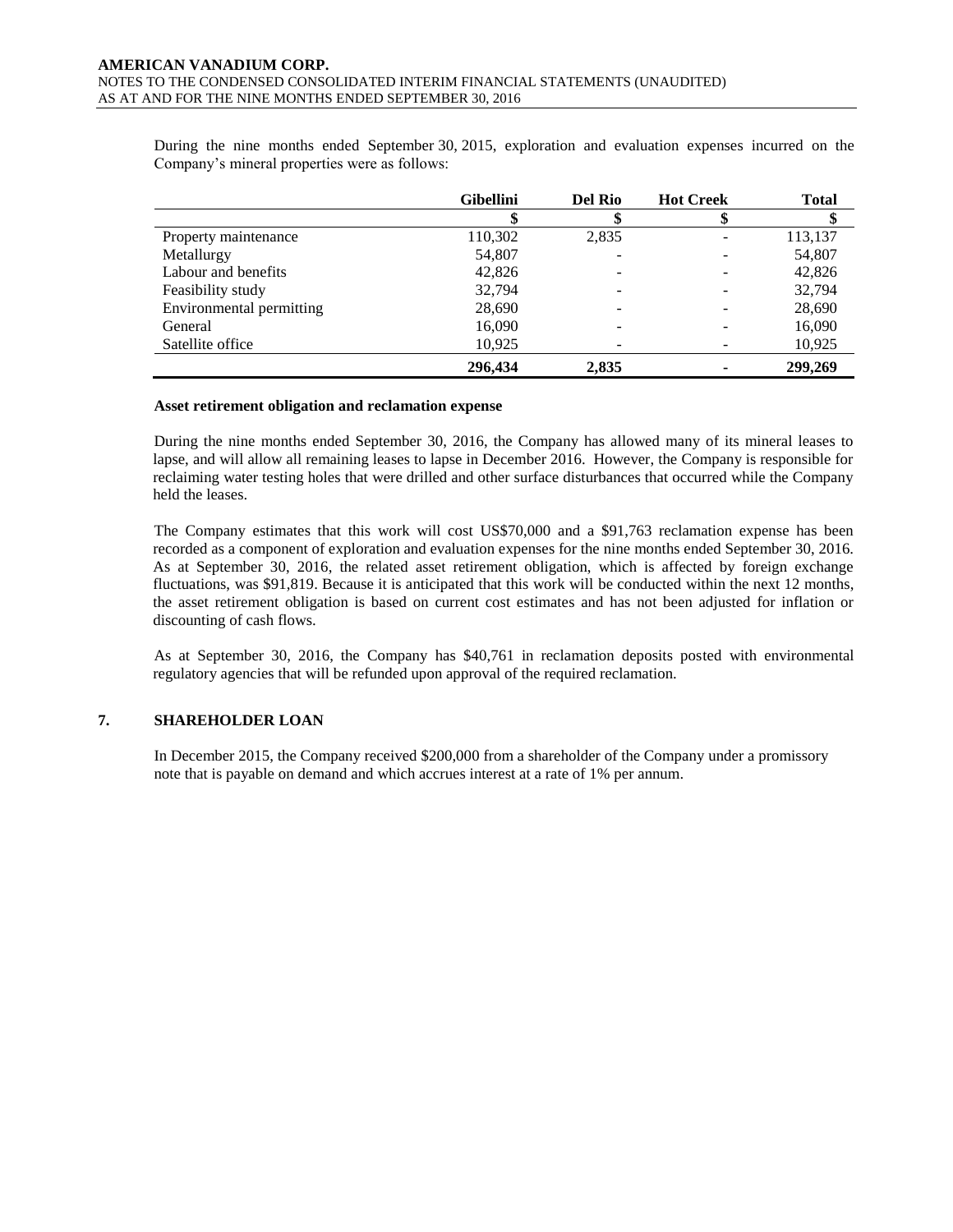# **8. SHAREHOLDERS' DEFICIENCY**

#### **Share capital**

#### *Authorized*

Unlimited number of common voting shares with no par value.

*Issued and outstanding*

|                                                                   | Number of            |            |
|-------------------------------------------------------------------|----------------------|------------|
|                                                                   | <b>Common Shares</b> | Amount     |
|                                                                   |                      |            |
| Outstanding, December 31, 2014                                    | 63,863,998           | 30,100,545 |
| Issued through private placements, net of share issuance costs    | 3,014,285            | 202,100    |
| Issued to settle accounts payable and for mineral property claims | 1,337,830            | 93,648     |
| Issued on contract termination                                    | 30,000               | 2,400      |
| Outstanding, December 31, 2015                                    | 68,246,113           | 30,398,693 |
| Issued through private placements, net of share issuance costs    | 805,332              | 63,505     |
| Shares issued pursuant to consulting agreement                    | 200,000              | 16,000     |
| Outstanding, September 30, 2016                                   | 69,251,445           | 30,478,198 |

#### *Private placements*

On April 23, 2015, the Company completed a non-brokered private placement of 3,014,285 common share units at a price of \$0.07 per unit for gross proceeds of \$211,000. Each unit consists of one common share and onehalf of one common share purchase warrant. The full value of these units is attributed to the value of the common shares. Each whole common share purchase warrant entitles the holder to purchase an additional common share at a price of \$0.12 until April 23, 2016. An additional 15,000 agent's warrants were issued as part of this private placement with a fair value of \$245. Transaction costs for the private placement, which include cash commissions, and legal and other fees, totalled \$8,655.

In April and May 2015, the Company issued 30,000 shares valued at \$2,400 (\$0.08 per share) to a consultant on the termination of a consulting agreement and settled \$93,648 in accounts payable and outstanding mineral leases through the issuance of 1,337,830 shares at a fair value of \$0.07 per share.

On January 20, 2016, the Company completed a non-brokered private placement of 805,332 common share units at a price of \$0.08 per unit for gross proceeds of \$64,427. Each unit consists of one common share and one common share purchase warrant. Each common share purchase warrant entitles the holder to purchase an additional common share at a price of \$0.10 until January 20, 2018. Transaction costs for the private placement, which include filing and other fees, totalled \$922.

In January 2016, the Company issued 200,000 shares valued at \$16,000 to a consultant as remuneration for consulting services.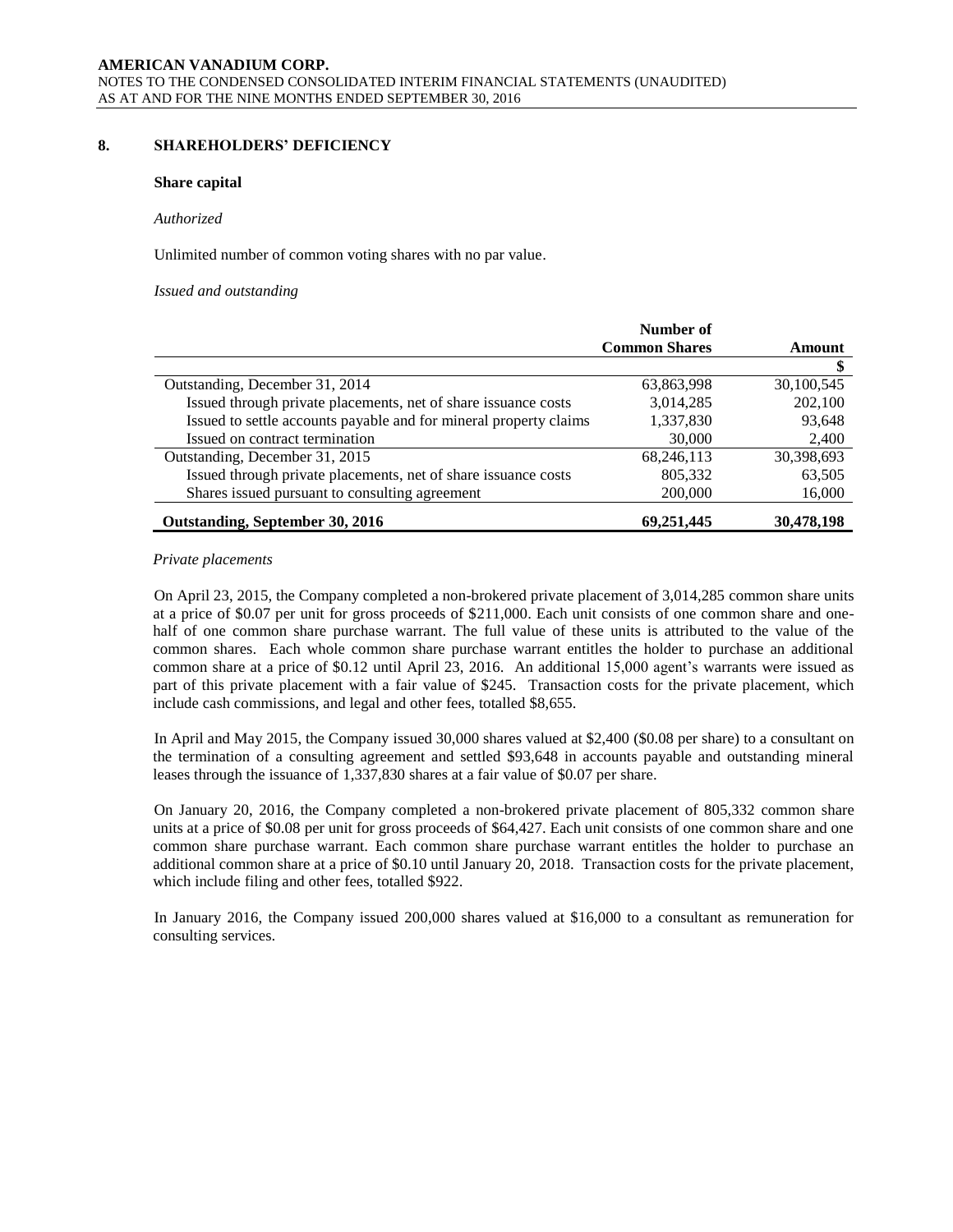#### *Restricted share units ("RSUs")*

The Company has an RSU plan allowing the Board of Directors of the Company, at its discretion and in accordance with the requirements of the Exchange, to grant to directors, officers, employees and consultants to the Company, non-transferable RSUs. Upon meeting certain operational milestones or other vesting conditions, the RSUs will be exchanged for common shares in the Company for the recipient's benefit. RSUs will expire three years from grant if performance-based vesting conditions are not met.

The maximum number of RSUs that can be issued under the RSU plan is 3,500,000 and the combined maximum number of common shares issuable under the RSU and stock options plans shall not exceed a rolling 10% of the Company's issued and outstanding number of common shares. The Company may grant, subject to Exchange approval, compensatory shares or RSUs outside the RSU plan, which may have different characteristics than those permitted by the plan.

As at December 31, 2014, the Company had 200,000 RSUs outstanding under the RSU plan, none of which had vested. In the year ended December 31, 2015, these RSUs were cancelled upon the termination of the related employment agreement. Consequently, no RSUs are outstanding as at September 30, 2016.

#### *Bonus and performance shares*

Subject to any required shareholder or regulatory approvals, the Company may, outside the RSU plan, grant bonus or performance shares to employees or consultants. These shares may be issued unconditionally ("Bonus Shares"), or may be issued subject to meeting certain performance or retention criteria ("Performance Shares"). For Bonus Shares, an expense is recorded in stock-based compensation on their grant date for the prevailing fair market value of the shares. For Performance Shares, an expense is recorded in share-based compensation for the grant date fair market value those shares expected to be earned, which is recognized rateably over their anticipated vesting period. The expense recognized for Performance Shares and Bonus Shares results in a corresponding increase to the Company's equity reserves, which is then reclassified to share capital on actual issuance of the related earned shares.

Changes to the balances of Bonus and Performance Shares are as follows:

|                                                       | Number of<br><b>Shares</b> |
|-------------------------------------------------------|----------------------------|
| Outstanding, December 31, 2014                        | 750,000                    |
| Share awards cancelled                                | (750,000)                  |
| Outstanding, December 31, 2015 and September 30, 2016 |                            |

During the year ended December 31, 2015, all 750,000 Performance Shares outstanding as at December 31, 2014 were cancelled upon the termination of certain employment and consulting agreement. As a result, the Company recorded a reversal \$105,637 of stock-based compensation expenses previously recorded for these Performance Shares in the year ended December 31, 2015.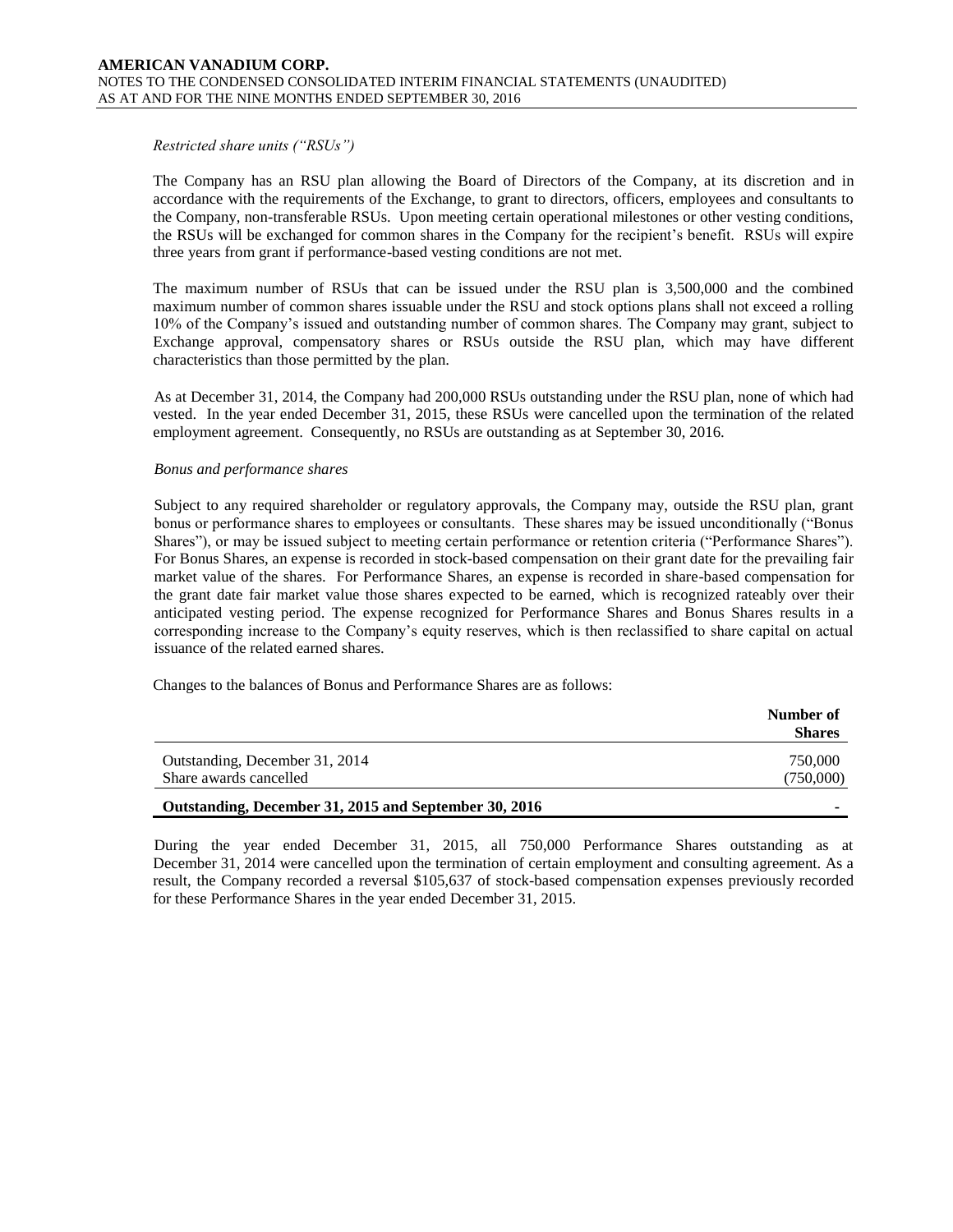# **Warrants**

The Company has granted warrants on a stand-alone basis as compensation to agents who have facilitated Company financings, as well as components to share units sold to equity investors.

Changes to the balance of warrants outstanding are as follows:

|                                               | Number of       | Weighted<br>Average   | Weighted<br>Average |
|-----------------------------------------------|-----------------|-----------------------|---------------------|
|                                               | <b>Warrants</b> | <b>Exercise Price</b> | <b>Fair Value</b>   |
|                                               |                 |                       |                     |
| Outstanding, December 31, 2014                | 14,000,475      | 0.66                  | 0.00                |
| Warrants expired                              | (5,869,900)     | 0.80                  | 0.01                |
| Warrants issued as part of common share units | 1,507,143       | 0.12                  | 0.00                |
| Warrants issued as agents' and finders' fees  | 15,000          | 0.12                  | 0.00                |
| Outstanding, December 31, 2015                | 9,652,718       | 0.49                  | 0.00                |
| Warrants expired                              | (7,865,518)     | 0.51                  | 0.00                |
| Warrants issued as part of common share units | 805,332         | 0.10                  | 0.00                |
| Outstanding, September 30, 2016               | 2.592.532       | 0.31                  | 0.00                |

The fair value of agent's and finder's warrants issued on a stand-alone basis is determined using the Black-Scholes option-pricing model. Inputs to the Black-Scholes model for these warrants are as follows:

|                                 | For the nine months<br>ended September 30, 2016 | For the year ended<br>December 31, 2015 |
|---------------------------------|-------------------------------------------------|-----------------------------------------|
| Risk-free interest rate         |                                                 | 0.66%                                   |
| Dividend yield                  |                                                 | $0\%$                                   |
| Expected stock price volatility |                                                 | 92.36%                                  |
| Expected life                   | ۰                                               | $1.00$ year                             |

The following warrants were outstanding and exercisable as at September 30, 2016:

|                    |                       | Number of<br><b>Warrants</b> |
|--------------------|-----------------------|------------------------------|
|                    |                       | Outstanding and              |
| <b>Expiry date</b> | <b>Exercise Price</b> | <b>Exercisable</b>           |
|                    |                       |                              |
| December 30, 2016  | 0.40                  | 1,787,200                    |
| January 20, 2018   | 0.10                  | 805,332                      |
|                    |                       | 2,592,532                    |

#### *Stock options*

The Company adopted an incentive stock option plan which provides that the Board of Directors of the Company may from time to time, in its discretion, and in accordance with the requirements of the Exchange, grant to directors, officers, employees and technical consultants to the Company, non-transferable options to purchase common shares, provided that the number of common shares reserved for issuance will not exceed 10% of the issued and outstanding common shares. Such options will be exercisable for a period of up to five years from the date of grant. Vesting terms are determined by the Board of Directors at the time of grant.

In the nine months ended September 30, 2016, the Company has suspended its stock option plan, although stock options already granted will remain unaffected.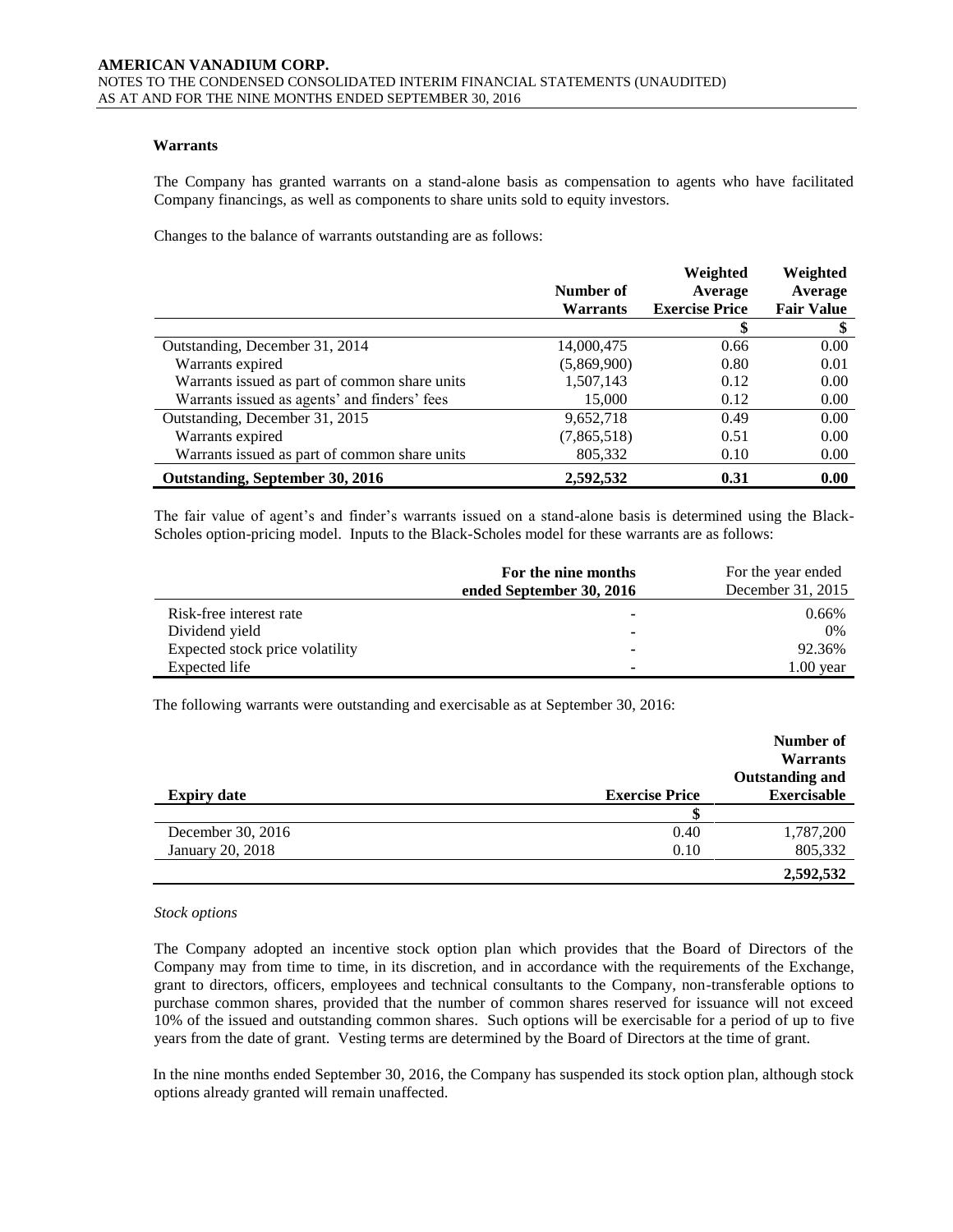During the nine months ended September 30, 2016, the Company recorded \$605 in stock-based compensation expense for the value of stock options vesting in the period. An offsetting amount has been recorded in equity reserves.

Stock option transactions and the number of stock options outstanding are summarized as follows:

|                                 |                                   | Weighted<br>Average             | Weighted                     |
|---------------------------------|-----------------------------------|---------------------------------|------------------------------|
|                                 | Number of<br><b>Stock Options</b> | <b>Exercise</b><br><b>Price</b> | Average<br><b>Fair Value</b> |
|                                 |                                   | S                               | S                            |
| Outstanding, December 31, 2014  | 4,212,500                         | 0.62                            | 0.33                         |
| Options granted                 | 3,102,500                         | 0.10                            | 0.02                         |
| Options expired                 | (1,065,000)                       | 0.42                            | 0.31                         |
| Options cancelled or forfeited  | (2,495,000)                       | 0.64                            | 0.35                         |
| Outstanding, December 31, 2015  | 3,755,000                         | 0.24                            | 0.09                         |
| Options cancelled or forfeited  | (532,500)                         | 0.10                            | 0.03                         |
| Outstanding, September 30, 2016 | 3,222,500                         | 0.26                            | 0.10                         |

The fair values of the stock options granted were estimated using the Black-Scholes option pricing model. The weighted average assumptions used in the pricing model for these options are as follows:

|                                 | For the nine months<br>ended September 30, 2016 | For the year ended<br>December 31, 2015 |
|---------------------------------|-------------------------------------------------|-----------------------------------------|
| Risk-free interest rate         | ۰                                               | 0.66%                                   |
| Dividend yield                  | ۰                                               | $0\%$                                   |
| Expected stock price volatility | -                                               | 92.36%                                  |
| Expected forfeiture rate        |                                                 | $1.00$ year                             |
| Expected life                   | $\overline{\phantom{a}}$                        | 0.66%                                   |

The following incentive stock options were outstanding and exercisable at September 30, 2016:

|                    |                       | <b>Number of Options</b> | Number of<br><b>Options</b> |
|--------------------|-----------------------|--------------------------|-----------------------------|
| <b>Expiry date</b> | <b>Exercise Price</b> | Outstanding              | <b>Exercisable</b>          |
|                    | \$                    |                          |                             |
| October 12, 2016*  | 0.10                  | 400,000                  | 400,000                     |
| October 12, 2016*  | 0.60                  | 450,000                  | 450,000                     |
| February 6, 2017   | 0.77                  | 40,000                   | 40,000                      |
| June 15, 2017      | 0.74                  | 100,000                  | 100,000                     |
| November 4, 2018   | 0.10                  | 20,000                   | 20,000                      |
| November 4, 2018   | 0.60                  | 395,000                  | 395,000                     |
| December 2, 2018   | 0.10                  | 40,000                   | 40,000                      |
| April 29, 2019     | 0.10                  | 110,000                  | 110,000                     |
| April 16, 2020     | 0.10                  | 1.647.500                | 1.647.500                   |
| May 6, 2020        | 0.10                  | 20,000                   | 20,000                      |
|                    |                       | 3,222,500                | 3,222,500                   |

\* Subsequent to September 30, 2016, these options expired, unexercised.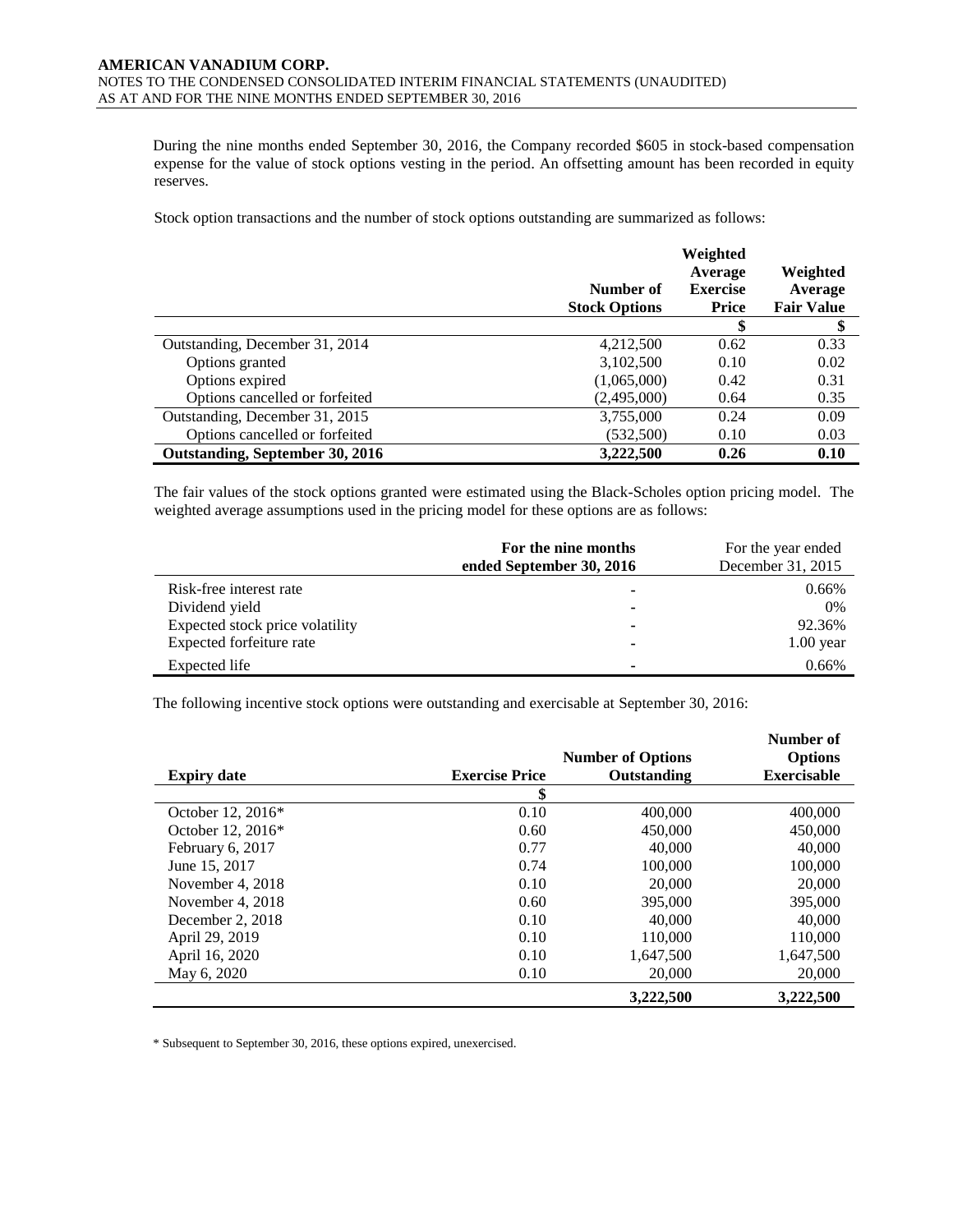# **9. RELATED PARTY TRANSACTIONS**

During the nine months ended September 30, 2016, a \$39,975 (2015 - \$58,500) expense was recorded for office facilities, corporate and administrative services provided by Earlston Management Corp. ("Earlston"), a company that provides key management services to the Company. As at September 30, 2016, \$142,280 is included in accounts payable and accrued liabilities (December 31, 2015 - \$96,445) for amounts owing to Earlston.

Included in accounts payable and accrued liabilities as at September 30, 2016 is \$295,000 (December 31, 2015 - \$145,000) owing to Bill Radvak, the Chief Executive Officer of the Company for salaries and benefits, and \$5,211 (December 31, 2015 - \$20,371) for travel expense claims.

# **10. FINANCIAL INSTRUMENTS AND RISK MANAGEMENT**

As at September 30, 2016, the Company's financial instruments comprise cash, amounts receivable, reclamation deposits, accounts payable and accrued liabilities, and a shareholder loan. With the exception of cash, all financial instruments held by the Company are measured at amortized cost. The fair values of these financial instruments approximate their carrying value due to their short-term maturities. Fair values of financial instruments are classified in a fair value hierarchy based on the inputs used to determine fair values. The levels of the fair value hierarchy are as follows:

- Level 1 Unadjusted quoted prices in active markets for identical assets or liabilities;
- Level 2 Inputs other than quoted prices that are observable for the asset or liability either directly or indirectly; and
- Level 3 Inputs that are not based on observable market data.

Financial instruments measured at fair value on the balance sheet are summarized in levels of fair value hierarchy as follows:

|      | $T_{\text{aval}}$ 1 | $L$ evel $^{\circ}$ | امتیم . |
|------|---------------------|---------------------|---------|
|      | ш                   | ٠D                  |         |
| Cash | 07720<br>ر ت        |                     |         |

The Company's financial instruments are exposed to certain financial risks, including currency risk, credit risk, liquidity risk and interest rate risk.

#### *Currency risk*

A portion of the Company's expenses are incurred in U.S. dollars and financial instrument balances are held in this currency. A significant change in the currency exchange rates between the Canadian dollar relative to the U.S. dollar could have a negative effect on the Company's results of operations, financial position or cash flows.

As at September 30, 2016, the Company's net financial liabilities included accounts held in U.S. dollars totalling US\$1,320,401. A prolonged 10% increase (decrease) in the value of the Canadian dollar compared with the U.S dollar would result in a \$173,197 foreign exchange gain (loss) based on U.S. dollar denominated net financial liabilities as at September 30, 2016.

As at September 30, 2016, the Company's net financial liabilities included accounts held in European Euros totalling 2,041,992 Euros. A prolonged 10% increase (decrease) in the value of the Canadian dollar compared with the Euro would result in a \$301,010 foreign exchange gain (loss) based on European euro denominated net financial liabilities as at September 30, 2016. The Company has not hedged its exposure to currency fluctuations.